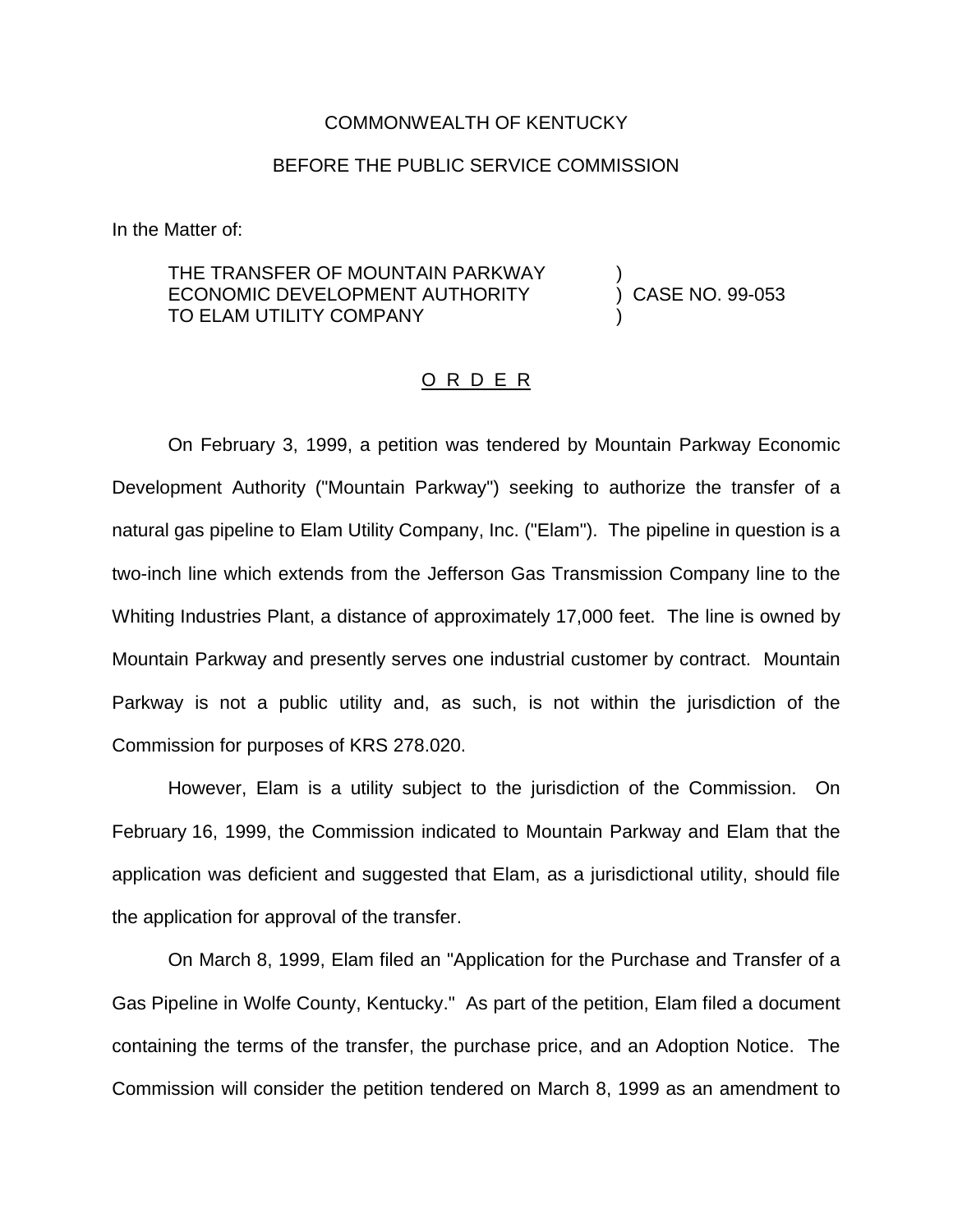the prior petition and treat all deficiencies as cured as of March 8, 1999. The terms of the sale require written approval of the transfer by the Commission. However, since the pipeline is non-jurisdictional and a certificate is not required, an Adoption Notice is likewise not required.

The Commission, after reviewing the entire file, and being sufficiently advised, finds as follows:

1. Mountain Parkway is not within the jurisdiction of the Commission and, therefore, no certificate is required under KRS 278.020.

2. Elam is not required to file an Adoption Notice.

3. The sale should be approved to facilitate the transfer.

4. After the sale of the pipeline from Mountain Parkway to Elam, the pipeline will become part of Elam's system and will become jurisdictional to the Commission.

IT IS HEREBY ORDERED that:

1. The transfer of the pipeline from Mountain Parkway to Elam is approved, and Elam shall notify the Commission of the completion of the transfer within 10 days thereof.

2. This case is closed and shall be removed from the Commission's docket.